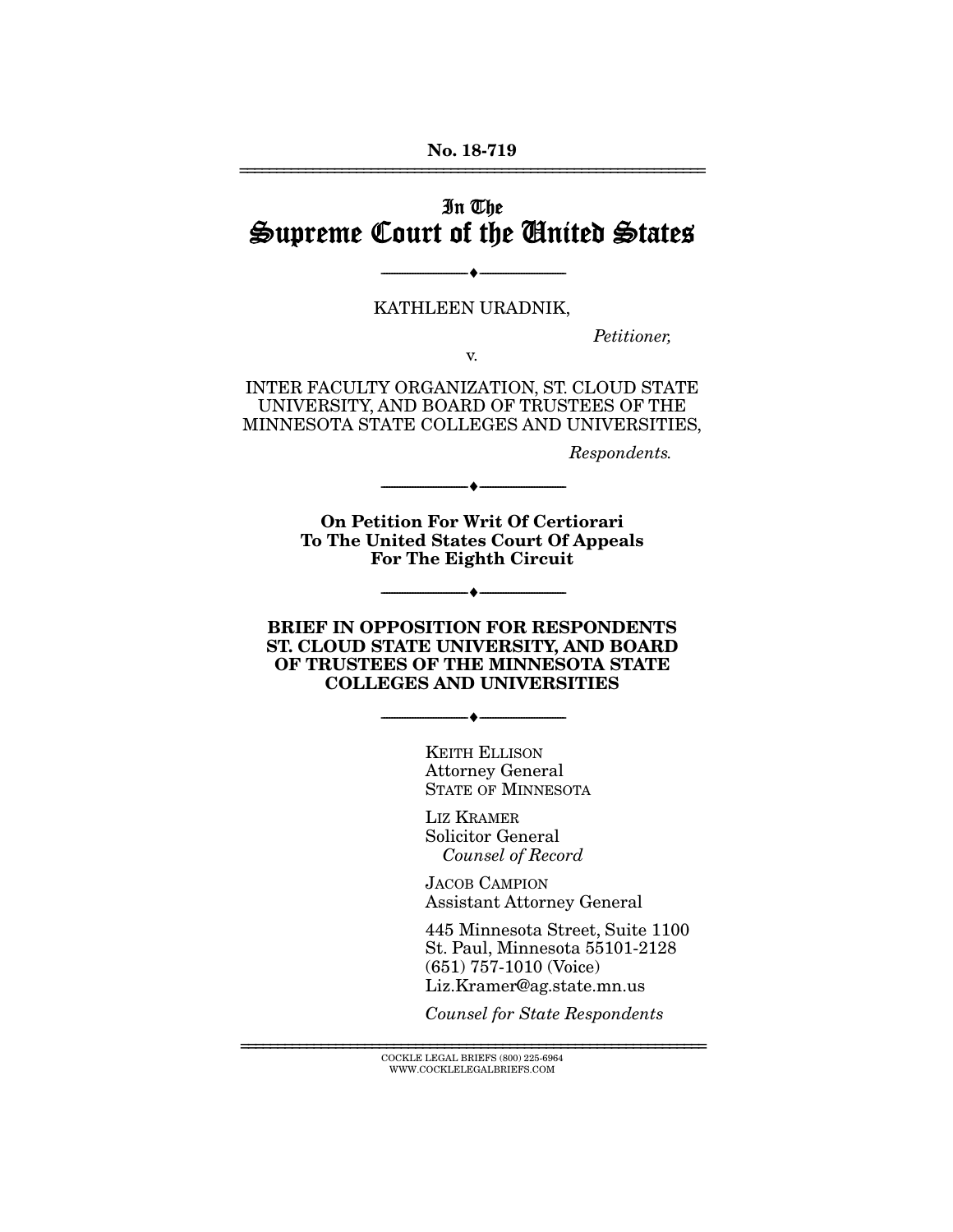# QUESTION PRESENTED

 Does a public sector union's status as the exclusive bargaining representative of all employees in the unit violate the First Amendment rights of non-members who are not required to join or financially support the union and remain free to communicate with their employer, to criticize the union, and to associate with whomever they please?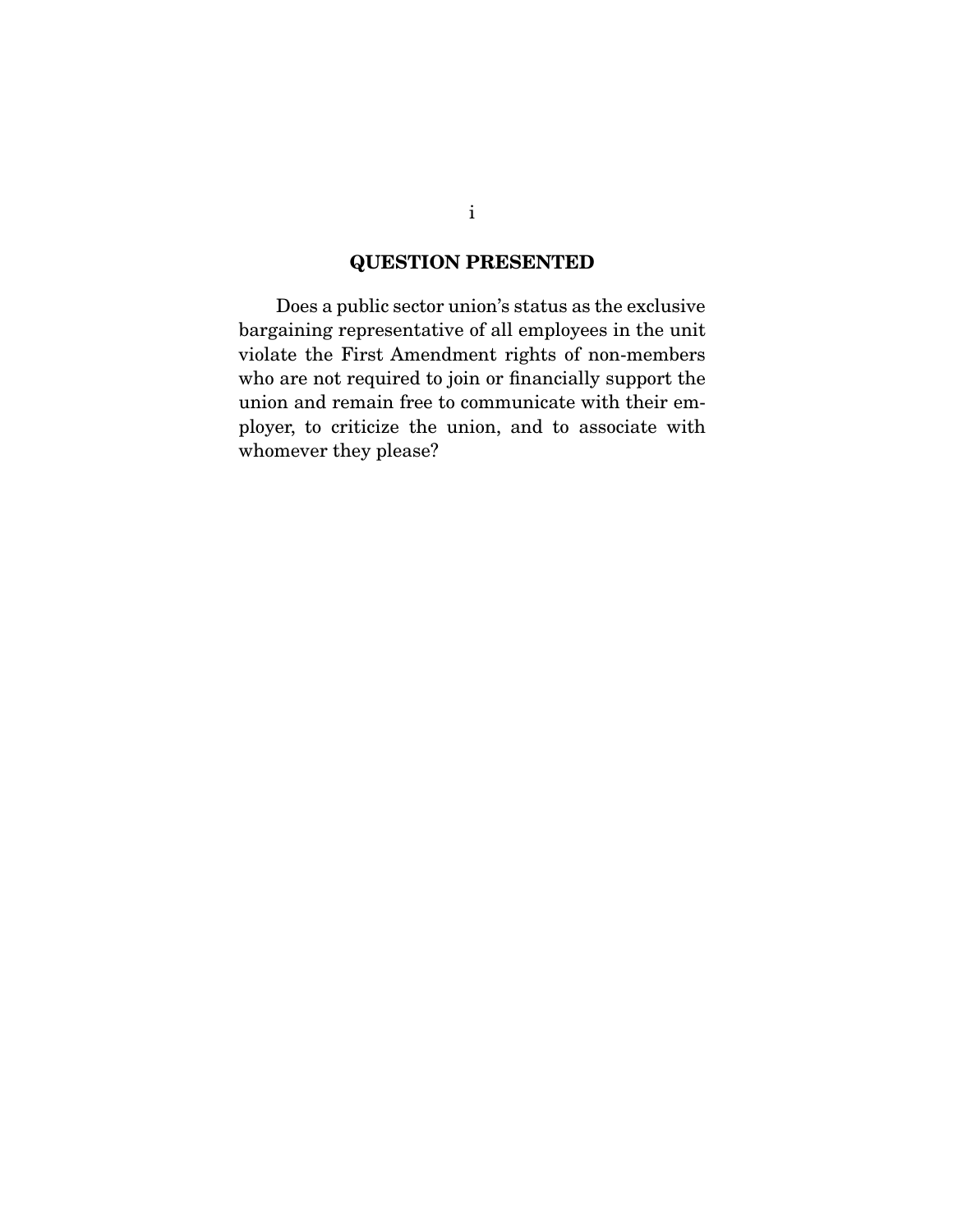# TABLE OF CONTENTS

|                                                                                          | $\mathbf{i}$ |
|------------------------------------------------------------------------------------------|--------------|
|                                                                                          | iii          |
| STATEMENT OF THE CASE                                                                    | 1            |
| REASONS FOR DENYING THE PETITION                                                         | 7            |
| I. The Eighth Circuit's Decision Does Not<br>Conflict with a Decision of Any Other       |              |
|                                                                                          | 8            |
| II. This Court Has Already Settled the                                                   | 9            |
| III. The Eighth Circuit's Decision Does Not<br>Conflict with Any Decisions of This Court | 13           |
| IV. This Expedited, Interlocutory Appeal Is a<br>Poor Vehicle to Consider This Issue     | 15           |
|                                                                                          | 18           |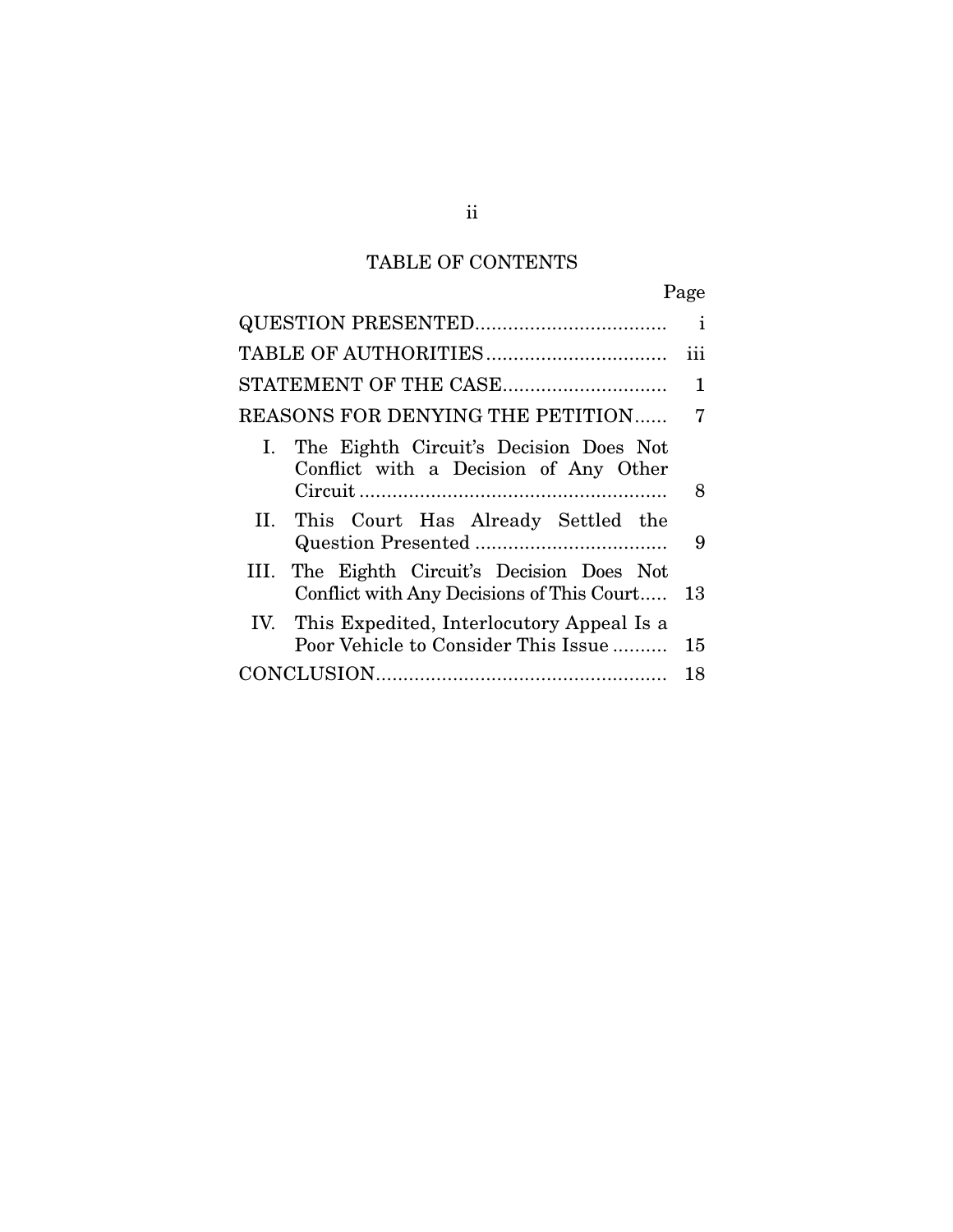# TABLE OF AUTHORITIES

| <b>FEDERAL COURT CASES</b>                                                                         |
|----------------------------------------------------------------------------------------------------|
| Abood v. Bd. of Educ.,                                                                             |
| Bierman v. Dayton,                                                                                 |
| D'Agostino v. Baker,<br>812 F.3d 240 (1st Cir.),<br>cert. denied, 136 S. Ct. 2473 (2016) 8, 11, 12 |
| Hamilton-Brown Shoe Co. v. Wolf Bros. & Co.,                                                       |
| Harris v. Quinn,                                                                                   |
| Hill v. Serv. Emps. Int'l Union,<br>850 F.3d 861 (7th Cir.),                                       |
| Janus v. Am. Fed'n of State, Cty., & Mun.<br>Emps., Council 31,                                    |
| Jarvis v. Cuomo,<br>660 F. App'x 72 (2d Cir. 2016),                                                |
| Knox v. Serv. Emps. Int'l Union, Local 1000,                                                       |
| Mentele v. Inslee,                                                                                 |
| Minn. State Bd. for Cmty. Colls. v. Knight,                                                        |

iii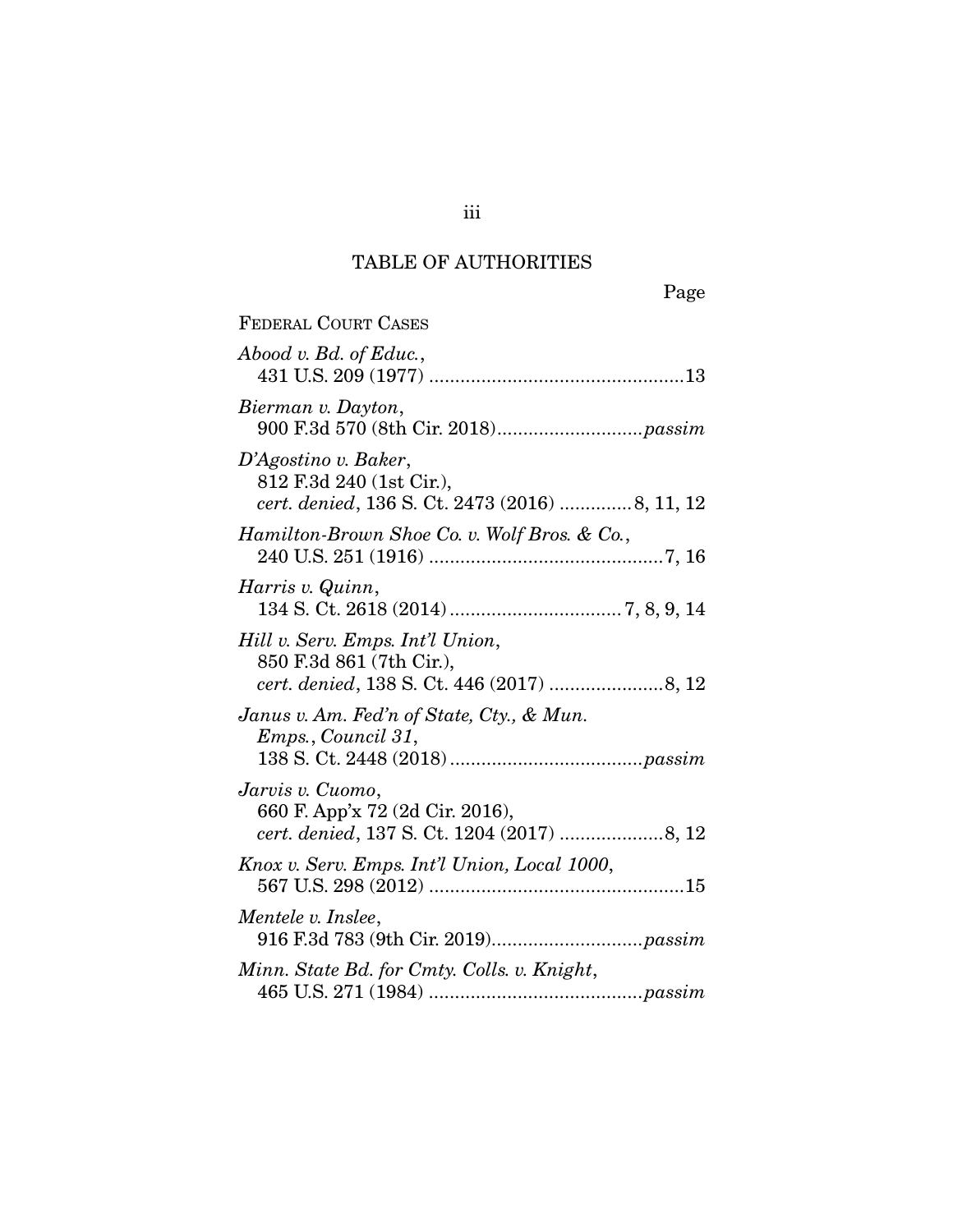## TABLE OF AUTHORITIES – Continued

Page

| Mount Soledad Mem'l Ass'n v. Trunk,                                                              |
|--------------------------------------------------------------------------------------------------|
| Office of Senator Mark Dayton v. Hanson,                                                         |
| Reisman v. Assoc. Faculties of Univ. of Maine,<br>356 F. Supp. 3d 173 (D. Me.), appeal docketed, |
| Thompson v. Marietta Educ. Ass'n,<br>No. 2:18-cv-628 (S.D. Ohio Jan. 14, 2019) 9, 12             |
| Va. Military Inst. v. United States,                                                             |
| Winter v. Nat. Res. Def. Council, Inc.,                                                          |

## STATE COURT CASES

| City of Richfield v. Local No. 1215, |  |
|--------------------------------------|--|
| Int'l Ass'n of Fire Fighters,        |  |
|                                      |  |
| AFSCME Councils 6, 14, 65 & 96,      |  |
| AFL-CIO v. Sundquist,                |  |
|                                      |  |

## STATUTORY AUTHORITIES

iv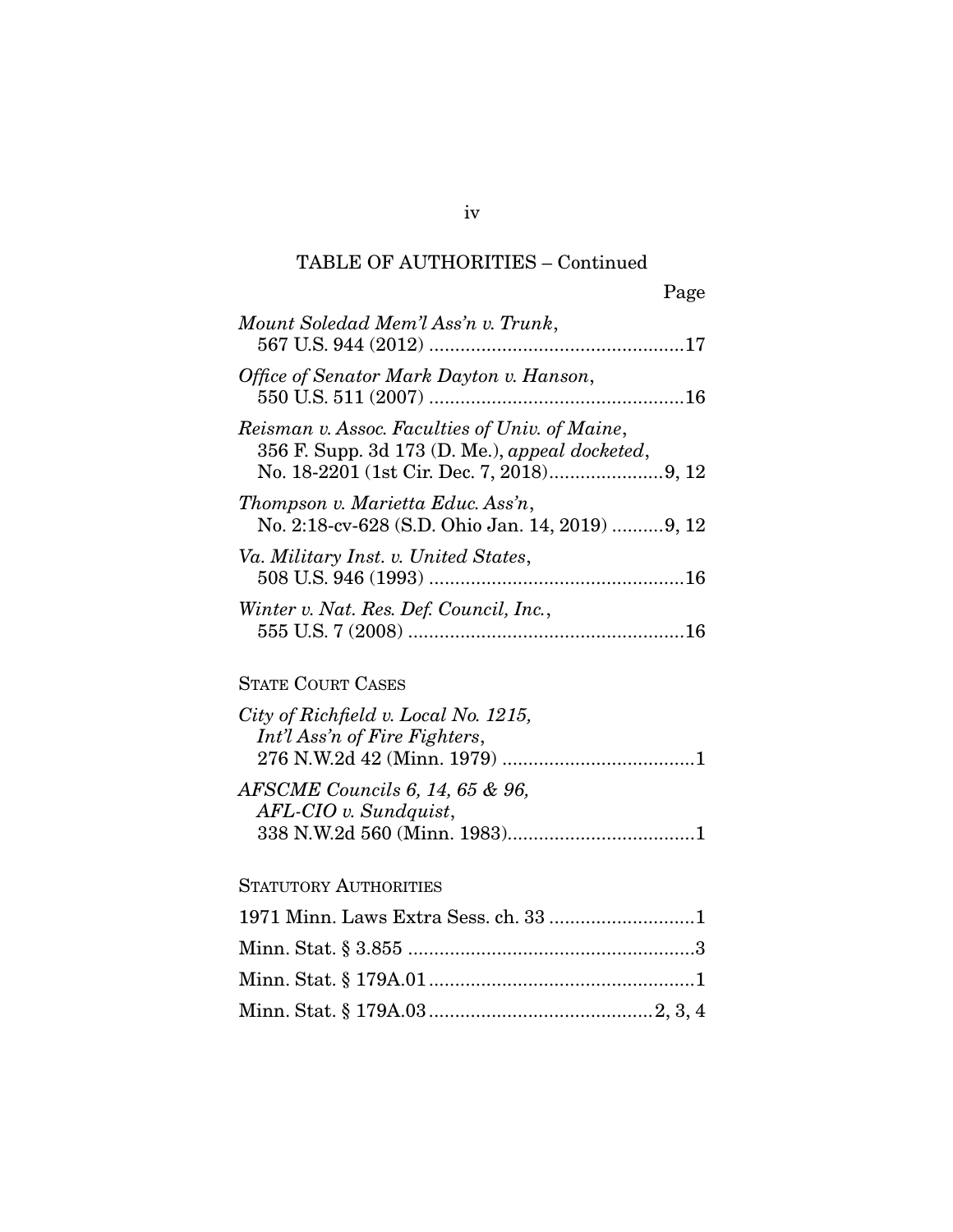# TABLE OF AUTHORITIES – Continued

| Page |
|------|
|      |
|      |
|      |
|      |
|      |
|      |

| FEDERAL RULES AND REGULATIONS |  |
|-------------------------------|--|
|                               |  |

## **OTHER**

|  |  | Stephen M. Shapiro, et al., Supreme Court |  |
|--|--|-------------------------------------------|--|
|  |  |                                           |  |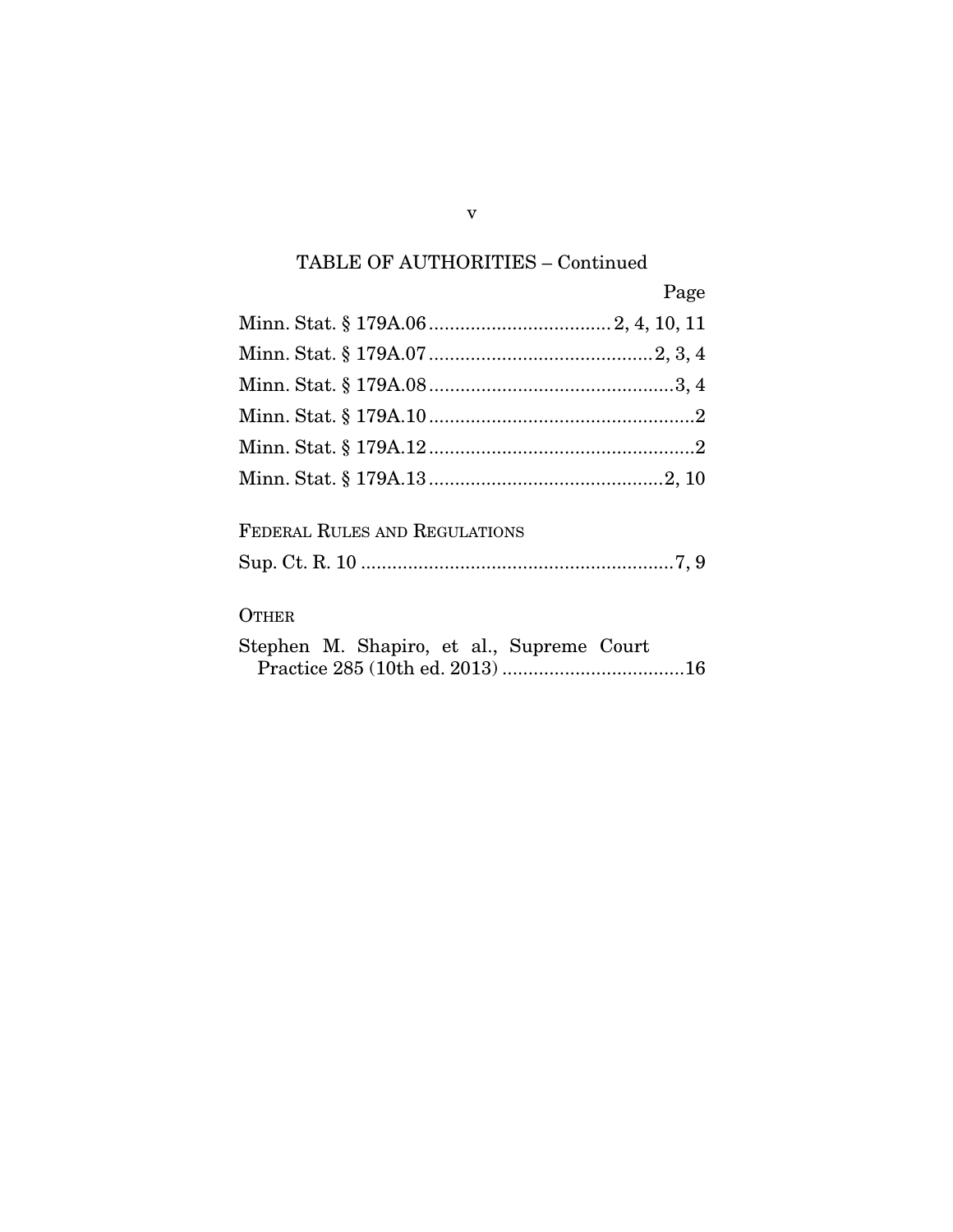#### STATEMENT OF THE CASE

 1. In 1971, the Minnesota Legislature enacted the Public Employment Labor Relations Act ("PELRA") to regulate labor relations in the public sector. 1971 Minn. Laws Extra Sess. ch. 33 (currently codified at Minn. Stat. ch. 179A); *see also City of Richfield v. Local No. 1215, Int'l Ass'n of Fire Fighters*, 276 N.W.2d 42, 45 (Minn. 1979). The Legislature did so in response to "widespread dissatisfaction with the prevailing system of public employment labor relations" in Minnesota. *AFSCME Councils 6, 14, 65 & 96, AFL-CIO v. Sundquist*, 338 N.W.2d 560, 575 (Minn. 1983), *superseded by statute on other grounds*.

 The Minnesota Legislature recognized that "unique approaches to negotiations and resolutions of disputes between public employees and employers are necessary" due to the critical services the government provides to the public and the harm caused by publicsector labor disputes. Minn. Stat. § 179A.01(b). The Legislature therefore sought, through PELRA, "to prevent labor disputes and the resulting harmful impact on the public" by promoting "orderly and constructive relationships between all public employers and their employees" while also protecting "the rights of the public employee, the public employer, and the public at large." Minn. Stat. § 179A.01(a), (c); *Int'l Ass'n of Fire Fighters*, 276 N.W.2d at 49.

 To accomplish these legislative objectives, PELRA divides most public employees into bargaining units and authorizes the employees in each unit to designate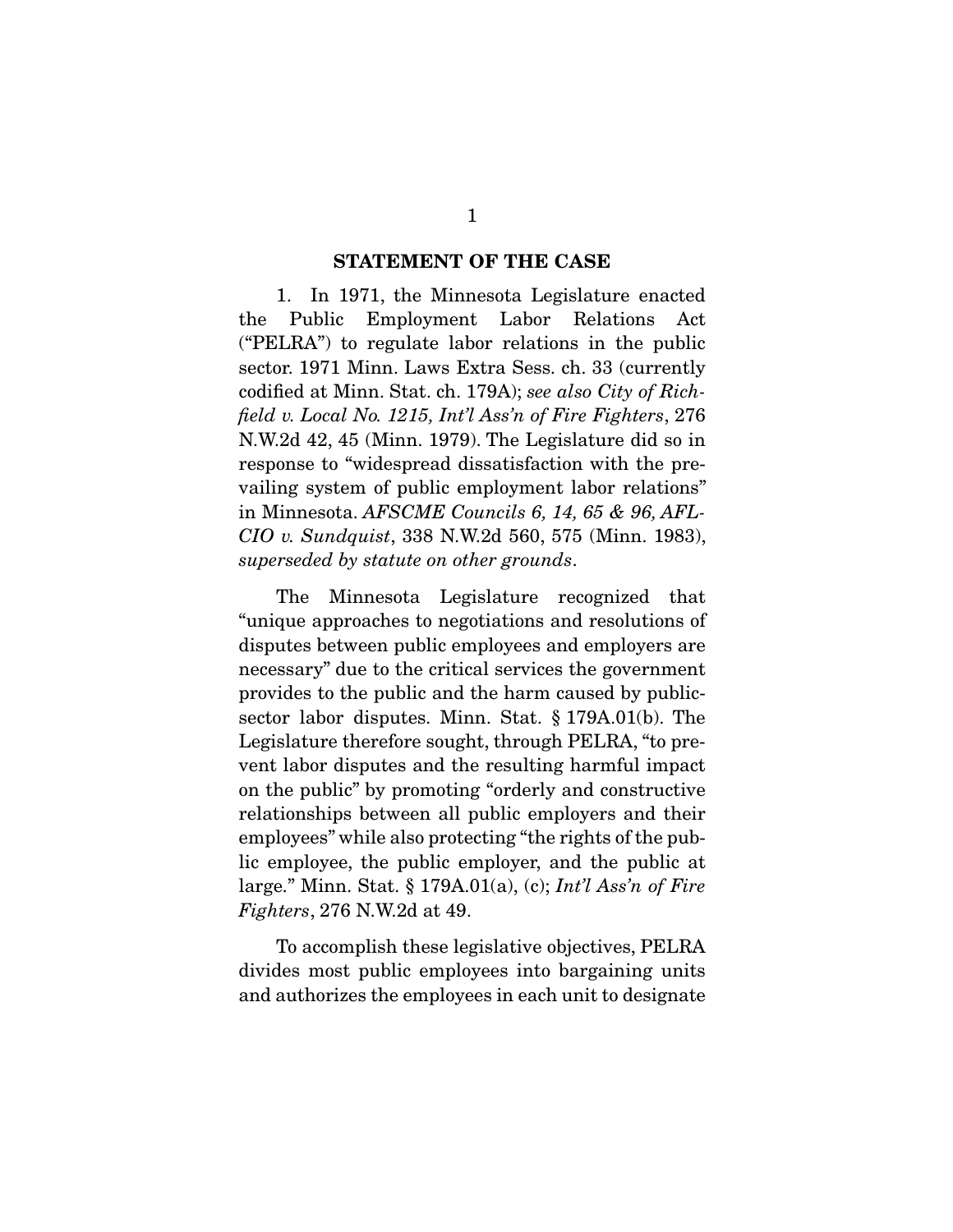an exclusive representative to bargain with their employer. Minn. Stat. §§ 179A.06, subd. 2, 179A.10. A union must receive the majority of votes cast in an election to be certified as the exclusive representative of a bargaining unit. Minn. Stat. § 179A.12. PELRA does not require public employees to form a union, and they are not required to join a union even if one is certified as the exclusive representative. Minn. Stat. § 179A.06, subd. 2.<sup>1</sup> In fact, it is an "unfair labor practice" for a public employer to interfere, restrain or coerce employees in the exercise of their right not to associate with a union. Minn. Stat. § 179A.13, subds.  $1(a)$ , 2.

 When a unit of public employees chooses to certify a union as their exclusive representative, PELRA requires their public employer to "meet and negotiate" in good faith with the union regarding "terms and conditions of employment," which is limited to hours, compensation, certain fringe benefits, grievance procedures, and personnel policies affecting the employees' working conditions. Minn. Stat. §§ 179A.03, subds. 11, 19, 179A.07, subd. 2. The employer and the union are not required to agree on any proposal or make any concessions. Minn. Stat. § 179A.07, subd. 2. Any agreement reached by the employer and the union must be submitted to the Minnesota Legislature to be

<sup>1</sup> PELRA clearly states that the employees decide whether they will be represented by a union. *Id.*; *see also* Minn. Stat. § 179A.12, subds. 3, 7, 10. Petitioner's assertion that the union is "state-appointed" is unsupported by the text of the pertinent statutes. (*See* Pet. 3.)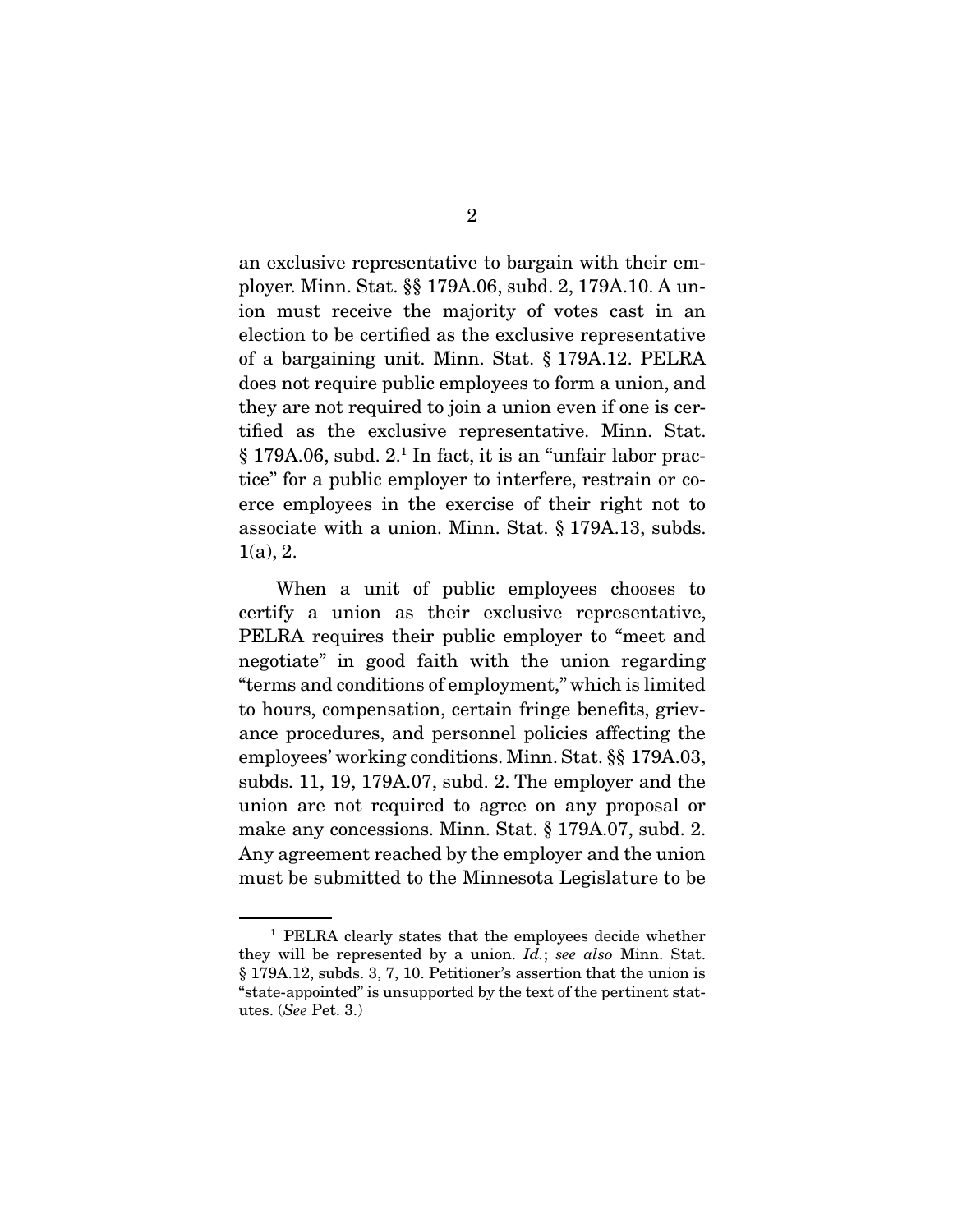accepted or rejected. Minn. Stat. §§ 3.855, 43A.06, subd. 1(c), 43A.18, subd. 1.

 For professional employees, like university faculty, PELRA requires their employer to "meet and confer" with their representative on "policies" and other employment matters beyond the terms and conditions of employment. Minn. Stat. §§ 179A.03, subds. 10, 13, 179A.07, subd. 3, 179A.08. The Minnesota Legislature required these discussions because professional employees "possess knowledge, expertise, and dedication which is helpful and necessary to the operation and quality of public services and which may assist public employers in developing their policies." Minn. Stat. § 179A.08, subd. 1. If a unit of professional employees has elected to certify a union as their exclusive representative, the union serves as the "meet and confer" representative. Minn. Stat. § 179A.07, subd. 4.

 Although PELRA requires public employers to conduct these two formal processes with the union, PELRA does not prevent professional employees from having open and direct communication with their employer about the same subject matter in every other setting. Minn. Stat. § 179A.07, subd. 4. PELRA also does not restrict the right of any public employee "to express or communicate a view, grievance, complaint, or opinion on any matter related to the conditions or compensation of public employment or their betterment, so long as this is not designed to and does not interfere with the full faithful and proper performance of the duties of employment or circumvent the rights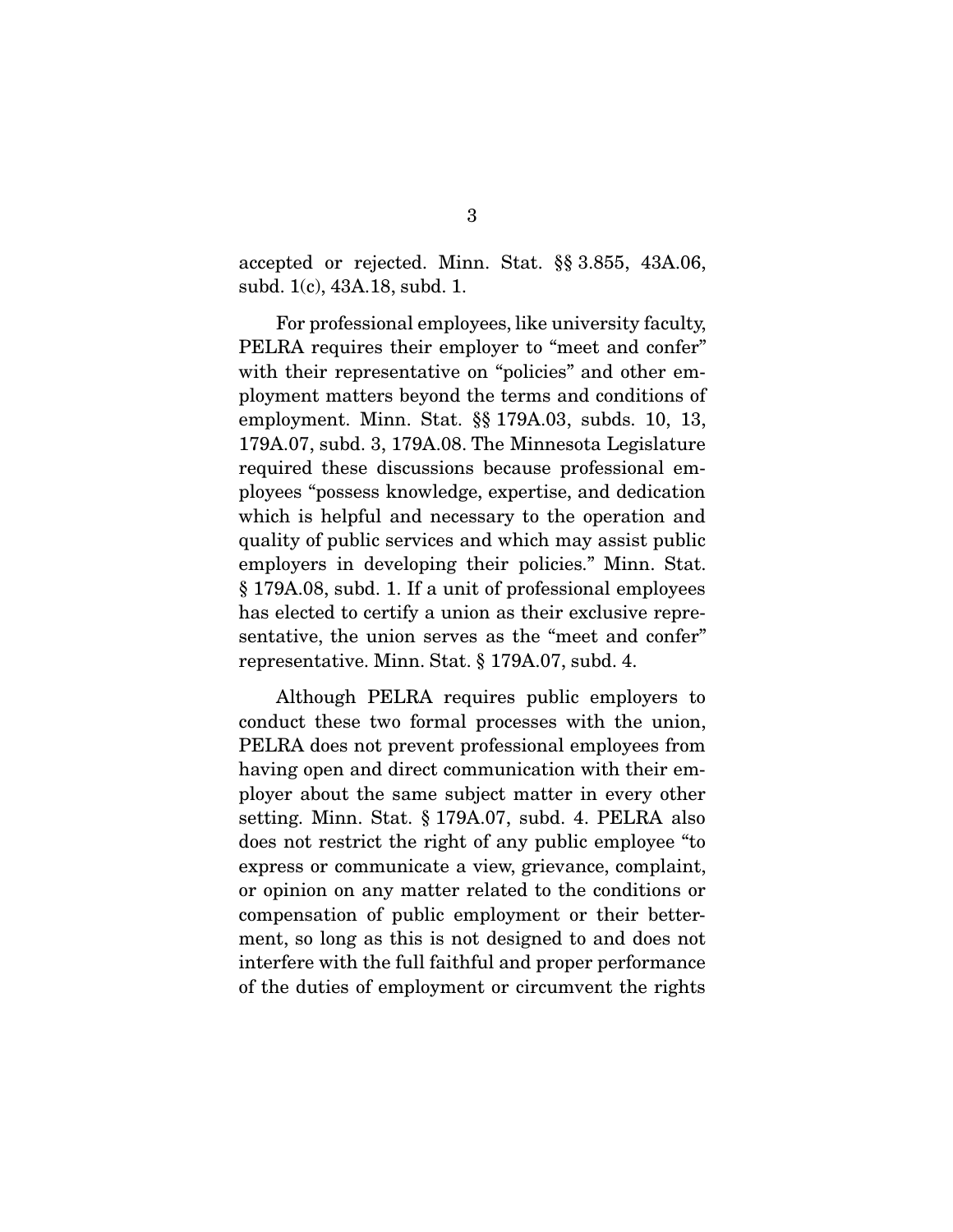of the exclusive representative." Minn. Stat. § 179A.06, subd. 1.

 2. Respondent Inter Faculty Organization ("IFO") has been elected and certified as the exclusive representative for traditional teaching faculty at the seven universities in Respondent Minnesota State's system, including Respondent St. Cloud State University. (Pet. App. 3–4.) Petitioner Kathleen Uradnik is a professor at St. Cloud State University. (*Id.* at 3.) She is not a member of the IFO, but pursuant to PELRA, she is part of the bargaining unit represented by it during the formal "meet and negotiate" and "meet and confer" processes with the State Respondents. Minn. Stat. §§ 179A.03, subd. 8, 179A.07, subd. 2–4, 179A.08; *see also* Pet. App. 4.

 Although Petitioner is excluded from the formal "meet and negotiate" and "meet and confer" processes, she can and often does communicate with university administrators on a variety of governance matters. (Dist. Ct. Doc. 30 ¶ 3.) For example, she was instrumental in the creation of a program that allows students to receive a bachelor's degree from SCSU and a juris doctor degree from Mitchell Hamline School of Law in six years rather than seven. (*Id.* ¶ 5.) She has communicated her views regarding the university's listserv restrictions and free speech on campus. (*Id.* ¶ 6.) She has also been actively involved in the decision-making process for the political science department, including serving as Department Chair. (Dist. Ct. Doc. 31 ¶ 6.)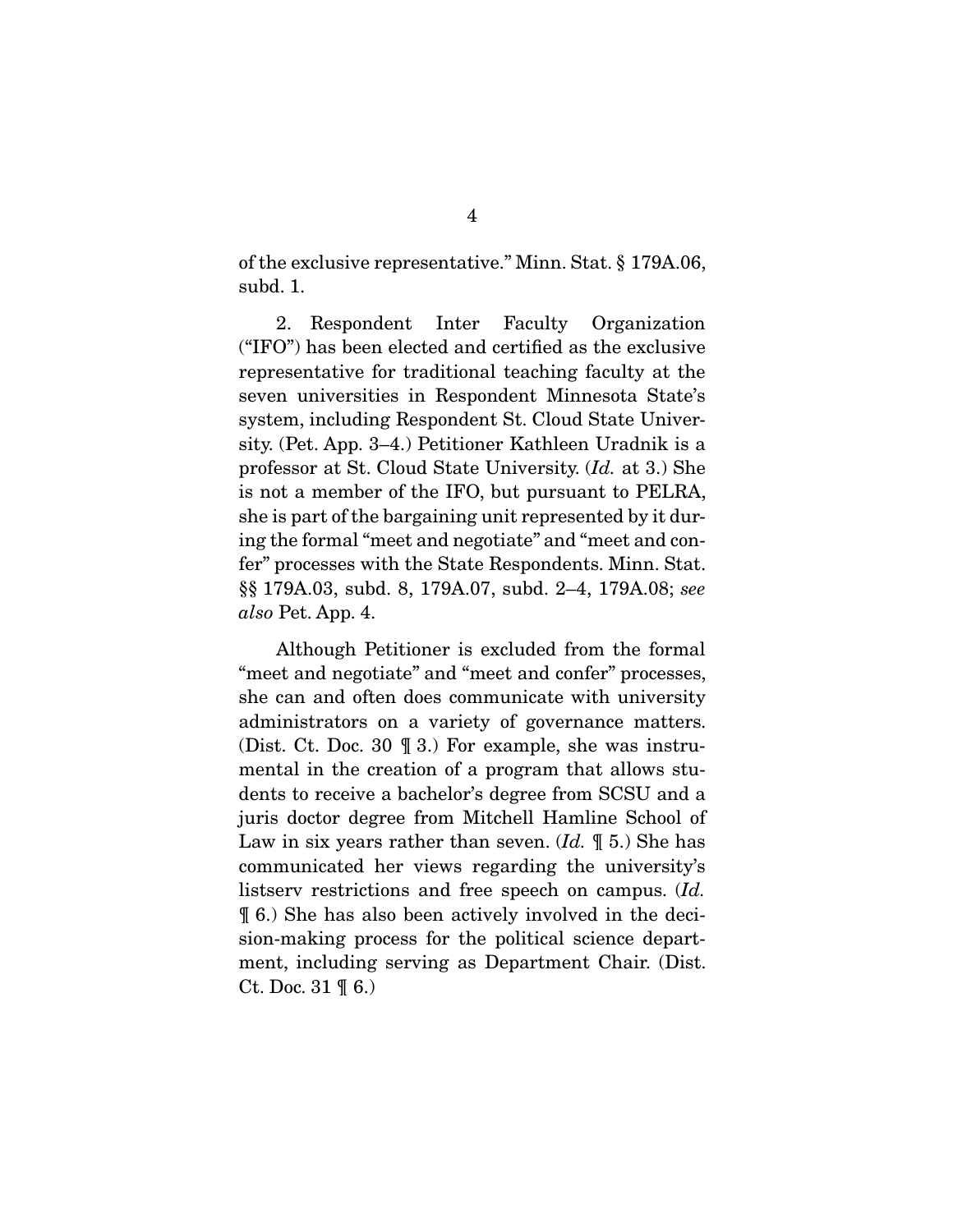3. Nineteen years after Petitioner started working at SCSU, she filed this lawsuit claiming, among other things, that designating the IFO as the exclusive representative of the faculty pursuant to PELRA violates her First Amendment rights of free speech and association because it authorizes the IFO to speak to her employer on her behalf and compels her to associate with the IFO against her will. (Pet. App. 28.) She filed a motion for a preliminary injunction seeking to enjoin the State Respondents from regarding the IFO as her exclusive representative. (Pet. App. 3.)

 The State Respondents opposed the motion, arguing that Petitioner's claim was foreclosed by *Minn. State Bd. for Cmty. Colls. v. Knight*, 465 U.S. 271 (1984), in which this Court rejected a First Amendment challenge by non-member faculty to the same Minnesota laws at issue in this case. This Court explained that exclusive representation does not infringe the instructors' speech or associational rights because "[t]he state has in no way restrained [the dissenters'] freedom to speak on any education-related issue or their freedom to associate or not to associate with whom they please, including the exclusive representative." *Id.* at 288. The State Respondents also cited to *Bierman v. Dayton*, 900 F.3d 570 (8th Cir. 2018), in which the Eighth Circuit used *Knight* to reject the same arguments advanced by Petitioner.

 The district court denied Petitioner's motion for a preliminary injunction. (Pet. App. 3.) The court concluded, based on *Knight* and *Bierman*, that Petitioner was unlikely to succeed on the merits because this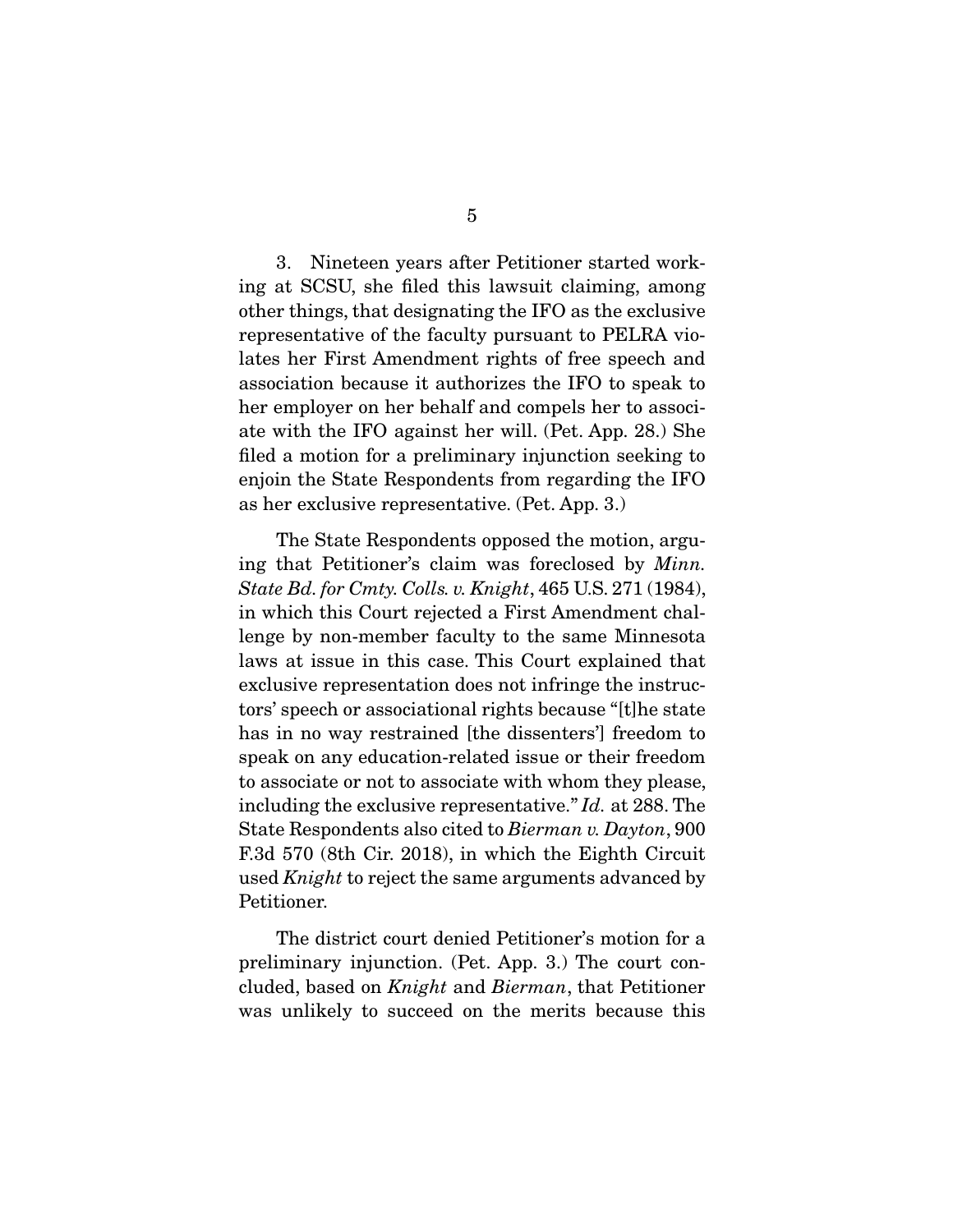Court and the Eighth Circuit "have already rejected her arguments." (Pet. App. 6–7, 11.)

 The court also concluded that even if *Knight* and *Bierman* did not apply, exclusive representation satisfies exacting scrutiny. (*Id.* at 8–11.) It explained that exclusive representation serves the compelling state interests of labor peace and "providing Minnesota's public sector employees with representation and greater bargaining power." (*Id.* at 10.) Furthermore, "these state interests could not be accomplished through significantly less restrictive means" because PELRA is "already tailored to minimize First Amendment speech and associational harms." (*Id.*) Indeed, non-members are not required to join the union, they are not charged a fee, they can speak with their employers directly, and they can freely criticize the union. (*Id.*)

 In addition, the court found that the remaining preliminary injunction factors weighed against upsetting the status quo that has existed for decades. (*Id.* at 11–12.) For example, the court found that Petitioner failed to demonstrate any harm, let alone irreparable harm, because she can speak to university administrators freely, she "has never been forced to join or associate with the IFO," and her lack of membership "has not harmed her career, as she has received tenure, chaired her department, and even started her own programs and courses." (*Id.*) The court also found that a preliminary injunction "would cause great harm" to the State Respondents, the IFO, and the public interest. (*Id.* at 12.)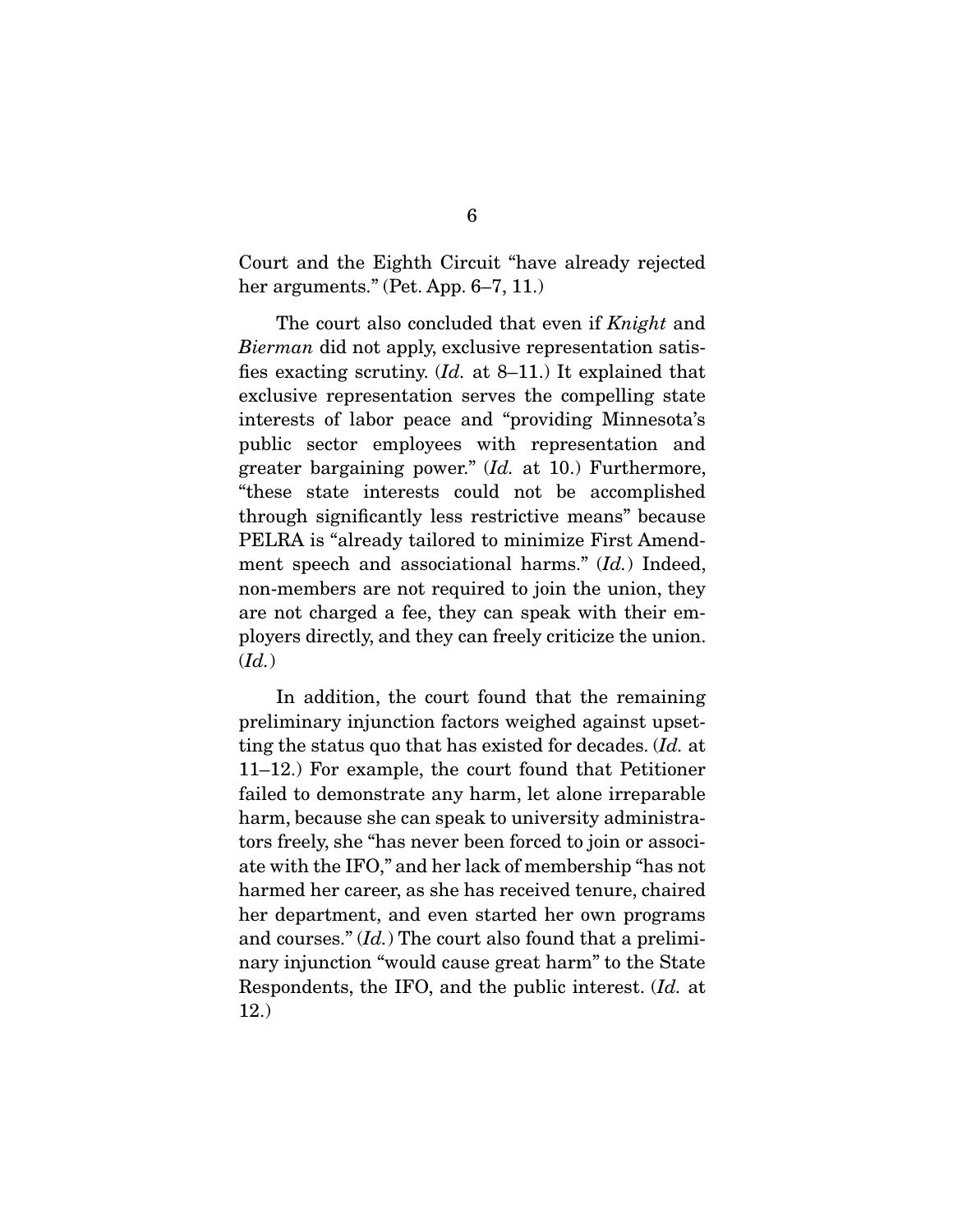Petitioner appealed to the Eighth Circuit and promptly asked it to summarily affirm, conceding that *Bierman* foreclosed her claims. The Eighth Circuit did so, stating that Petitioner "cannot show a likelihood of success on the merits." (*Id.* at 2 (citing *Janus v. Am. Fed'n of State, Cty., & Mun. Emps., Council 31*, 138 S. Ct. 2448, 2478 (2018); *Harris v. Quinn*, 134 S. Ct. 2618, 2640 (2014).)

#### REASONS FOR DENYING THE PETITION

--------------------------------- ---------------------------------

 Petitioner has not identified any compelling reasons to grant certiorari. *See* Sup. Ct. R. 10 ("A petition for a writ of certiorari will be granted only for compelling reasons."). Indeed, the Eighth Circuit's decision does not conflict with any decision of this Court or any other court. *Cf.* Sup. Ct. R. 10(a), (c) (Court grants certiorari when there is a circuit split or the lower court "decided an important federal question in a way that conflicts with relevant decisions of this Court"). On the contrary, this Court settled the issue long ago in *Knight*, which every lower court to consider this question has recognized. *Cf.* Sup. Ct. R. 10(c) (Court grants certiorari when the case involves an important question of federal law that "has *not* been, but should be, settled by this Court") (emphasis added). In any event, this expedited, interlocutory appeal is a poor vehicle for considering the question presented. *See*, *e.g.*, *Hamilton-Brown Shoe Co. v. Wolf Bros. & Co.*, 240 U.S. 251, 258 (1916) (lack of a final judgment "itself alone furnishe[s] sufficient ground for the denial" of certiorari).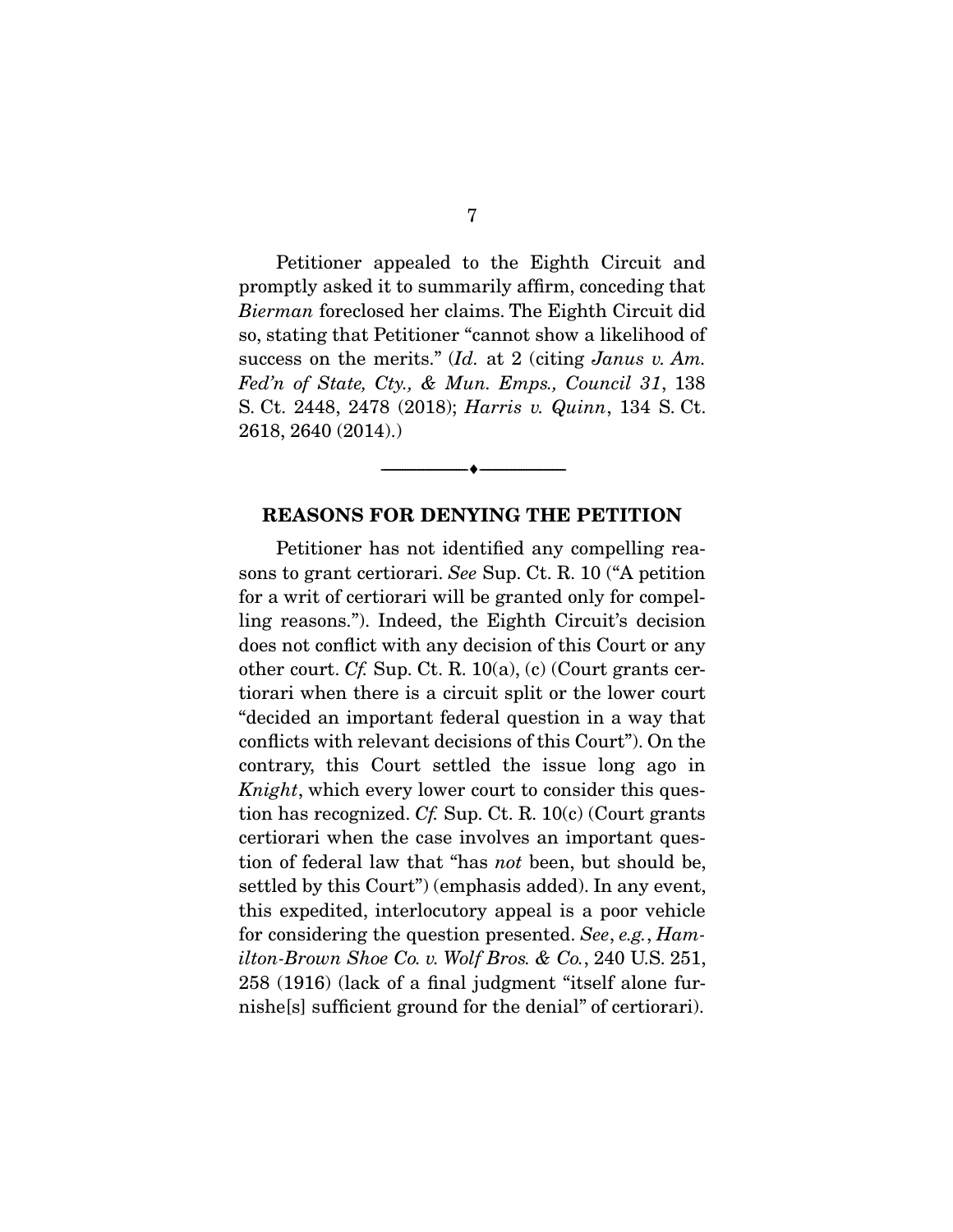### I. The Eighth Circuit's Decision Does Not Conflict with a Decision of Any Other Circuit.

 The First, Second, Seventh, Eighth, and Ninth Circuits have all recently concluded, consistent with *Knight*, that exclusive representation does not violate the First Amendment rights of non-members. *Mentele v. Inslee*, 916 F.3d 783 (9th Cir. 2019); Pet. App. 1–2; *Bierman*, 900 F.3d at 572, *petition for cert. filed*, No. 18- 766 (Dec. 13, 2018); *Hill v. Serv. Emps. Int'l Union*, 850 F.3d 861 (7th Cir.), *cert. denied*, 138 S. Ct. 446 (2017); *Jarvis v. Cuomo*, 660 F. App'x 72 (2d Cir. 2016), *cert. denied*, 137 S. Ct. 1204 (2017); *D'Agostino v. Baker*, 812 F.3d 240 (1st Cir.), *cert. denied*, 136 S. Ct. 2473 (2016). This Court has already considered and denied petitions for certiorari in *Hill*, *Jarvis*, and *D'Agostino*, which were similar to this petition. Petition for Writ of Certiorari, *Hill v. Serv. Emps. Int'l Union*, 138 S. Ct. 446 (2017), 2017 WL 2591420 at \*19–26; Petition for Writ of Certiorari, *Jarvis v. Cuomo*, 137 S. Ct. 1204 (2017), 2016 WL 7190381 at \*15–23; Petition for Writ of Certiorari, *D'Agostino v. Baker*, 136 S. Ct. 2473 (2016), 2016 WL 2605061 at \*6–17.

 Furthermore, while Petitioner suggests that this Court's decision in *Janus* changed the law in this area, two circuits addressed this issue in three post-*Janus* decisions, and they uniformly held that exclusive representation in the public sector remains constitutional. *Mentele*, 916 F.3d at 789; Pet. App. 1–2; *Bierman*, 900 F.3d at 572. Indeed, in *Bierman*, the Eighth Circuit held that *Janus* and *Harris* "do not supersede *Knight*" because "the constitutionality of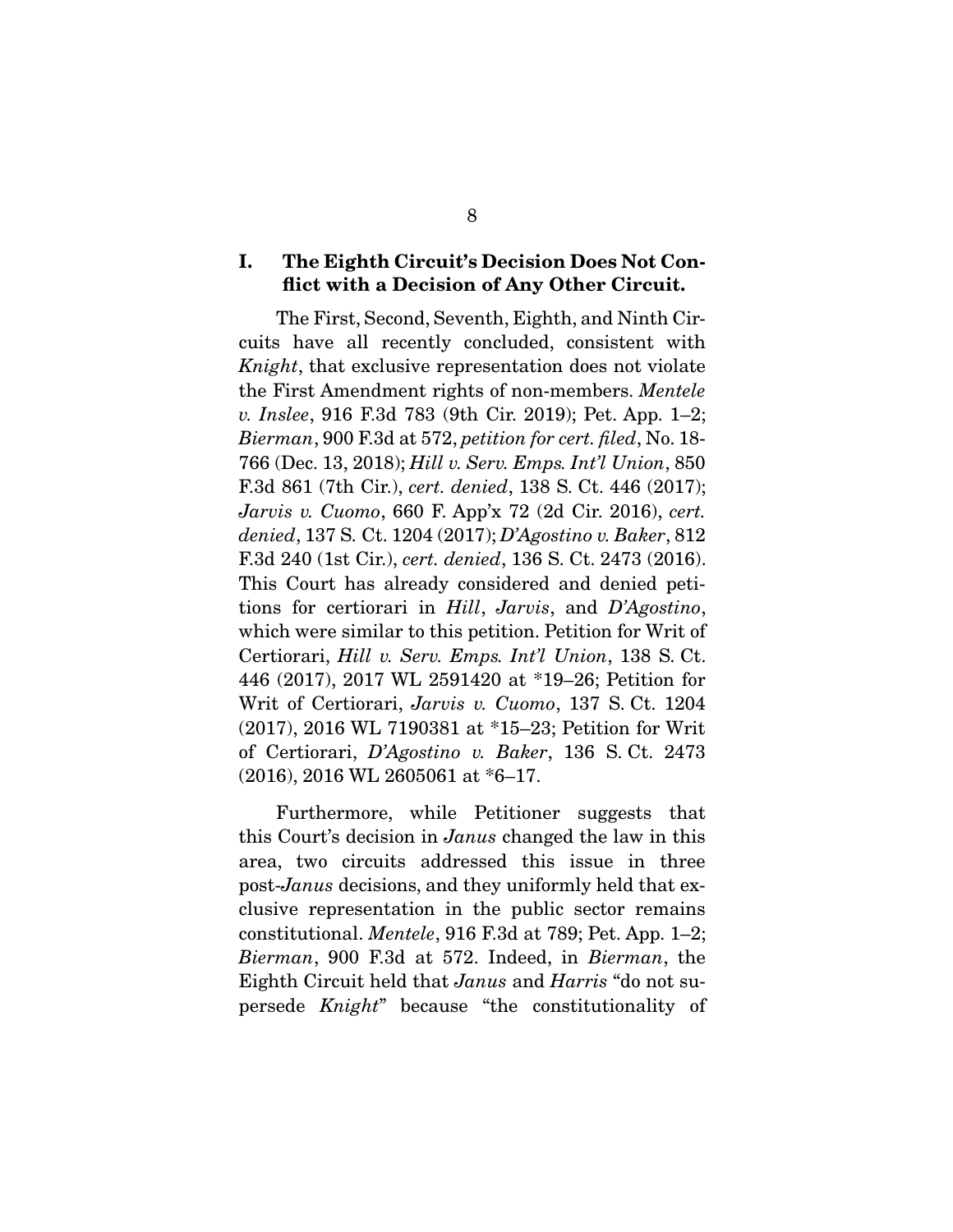exclusive representation standing alone was not at issue" in those cases. 900 F.3d at 574; *see also* Pet. App. 2 (citing *Janus*, 138 S. Ct. at 2478; *Harris*, 134 S. Ct. at 2640).

 The Ninth Circuit also rejected the argument that *Janus* supersedes *Knight*. *Mentele*, 916 F.3d at 789. The Ninth Circuit explained that the cases "presented different questions . . . and *Janus* never mentions *Knight*." *Id.* The court further concluded that *Janus* "expressly affirm[s] the propriety of mandatory union representation" by making it "clear that the degree of First Amendment infringement inherent in mandatory union representation is tolerated in the context of public sector labor schemes." *Id. Janus* therefore does not "revise the analytical underpinnings of *Knight* or otherwise reset the longstanding rules governing the permissibility of mandatory exclusive representation." *Id.*

 Because the Circuits have uniformly rejected Petitioner's arguments, there is no conflict for this Court to resolve. *See* Sup. Ct. R. 10(a).2

### II. This Court Has Already Settled the Question Presented.

 The Circuits have acted uniformly because this Court already conclusively determined that exclusive

<sup>2</sup> District courts in Maine and Ohio have also recently rejected these arguments. *Reisman v. Assoc. Faculties of Univ. of Maine*, 356 F. Supp. 3d 173 (D. Me.), *appeal docketed*, No. 18-2201 (1st Cir. Dec. 7, 2018); *Thompson v. Marietta Educ. Ass'n*, No. 2:18-cv-628 (S.D. Ohio Jan. 14, 2019).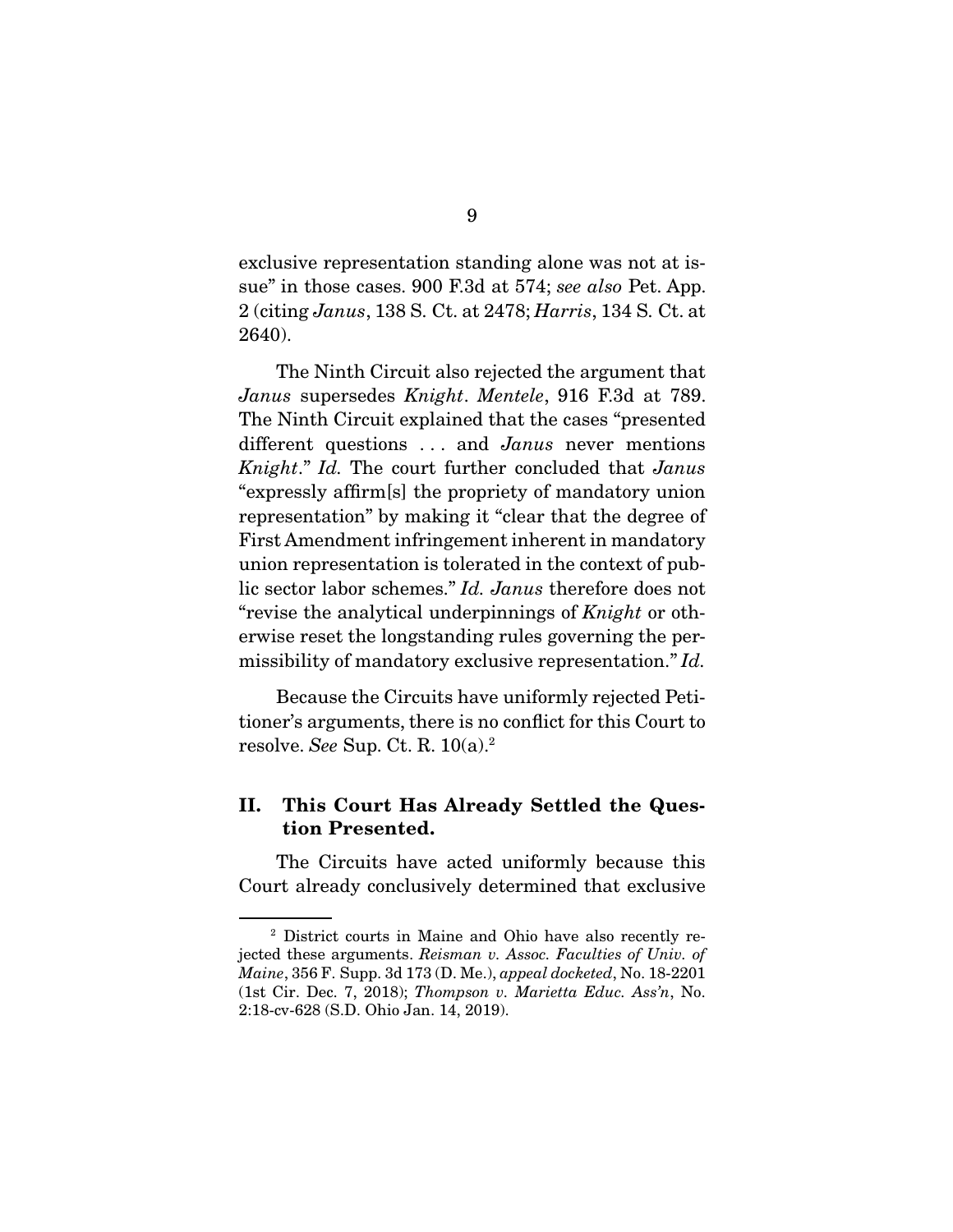representation does not violate the First Amendment rights of non-members. In *Knight*, a group of Minnesota community college faculty instructors, who were not members of the union elected to represent the faculty bargaining unit, challenged the constitutionality of exclusive representation as authorized by PELRA. 465 U.S. at 278. Like Petitioner in this case, the instructors argued that exclusive representation violated their First Amendment speech and associational rights. *Id.* at 288–90. This Court summarily affirmed the constitutionality of exclusive representation in public sector collective bargaining. *Id.* at 279. It also rejected the instructors' argument with respect to the "meet and confer" process, holding that they were "[u]nable to demonstrate an infringement of any First Amendment right." *Id.* at 291.

 The Court explained that exclusive representation did not infringe the instructors' speech and associational rights because "[t]he state has in no way restrained [the dissenters'] freedom to speak on any education-related issue or their freedom to associate or not to associate with whom they please, including the exclusive representative." *Id.* at 288. The Court emphasized that the objecting non-members were "free to form whatever advocacy groups they like," and they "are not required to become members of [the union]." *Id.* at 289.

 The same analysis applies here. As in *Knight*, Petitioner's freedom *not* to associate is unimpeded. She is not required to join a union. Minn. Stat. §§ 179A.06, subd. 2, 179A.13, subd. 2*.* She is also free to associate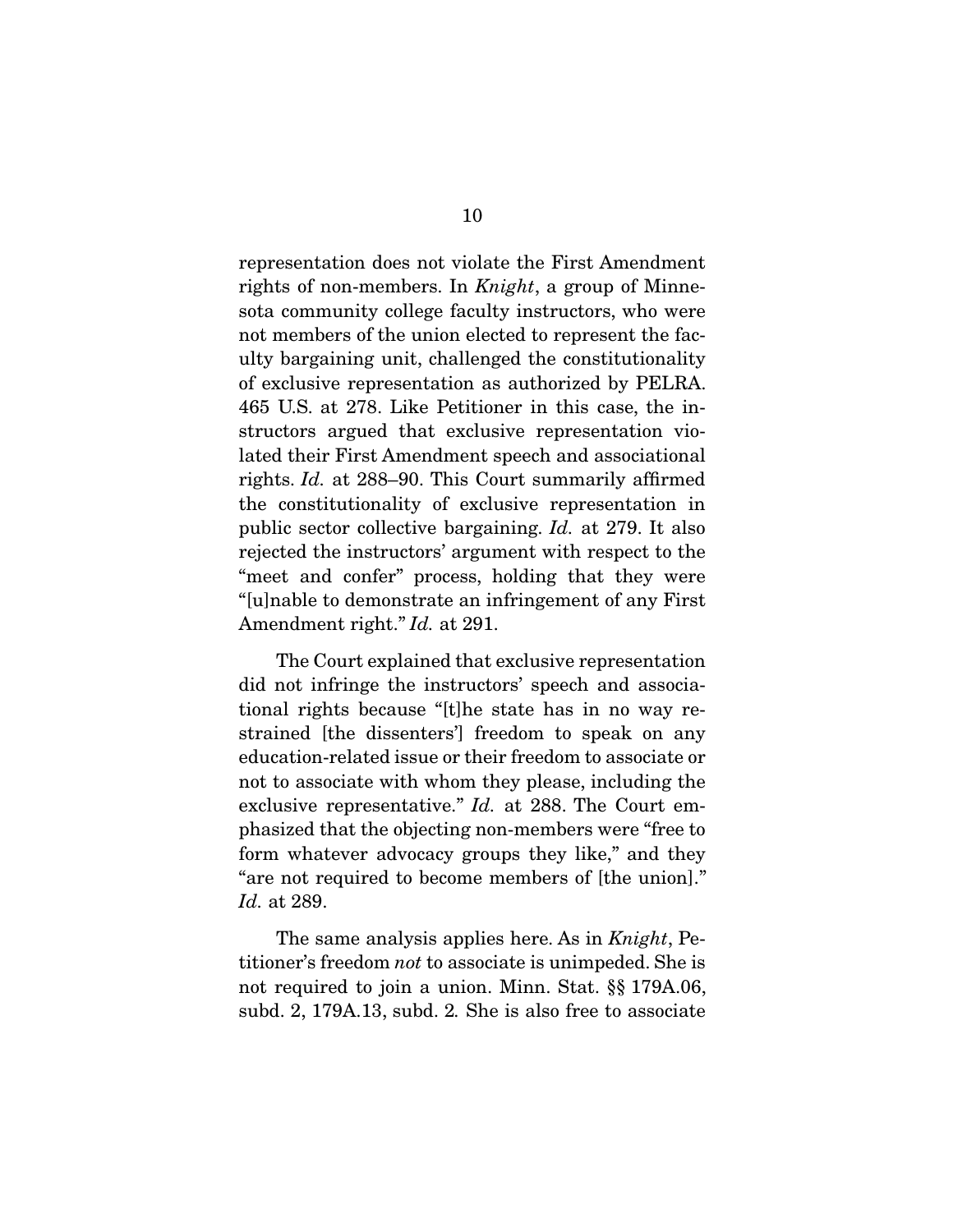with any group or represent herself in advocating any education-related position, including opposition to any proposed agreement between the State and the union. Minn. Stat. § 179A.06, subd. 1; *Knight*, 465 U.S. at 289 ("Appellees are free to form whatever advocacy groups they like.").

 Petitioner remains free to speak to relevant decision-makers on any subject. Minn. Stat. §§ 179A.06, subd. 1, 179A.07, subd. 4; *Knight*, 465 U.S. at 289 (concluding that PELRA does not restrain instructors' freedom to speak on any education-related issue). She may petition the Governor of Minnesota, state legislators, the Minnesota State Board of Trustees, and administrators at her university if she so desires as to any issue or aspect of higher education. *Id.* She is also free to criticize the IFO and make clear that she disagrees with its positions. *Id.* In fact, Petitioner has frequently communicated her views on education issues to SCSU throughout her employment. (Dist. Ct. Doc. 30.)

 Furthermore, as in *Knight*, the State Respondents understand that the IFO's positions do not represent Petitioner's views, but rather the collective viewpoint of the faculty. (Dist. Ct. Doc. 28 ¶ 10); *Knight*, 465 U.S. at 276 (noting that the State considered the views presented by the union to be the official collective position and recognized that not every instructor agrees with the official faculty view on every policy question); *accord D'Agostino*, 812 F.3d at 244 ("[W]hen an exclusive bargaining agent is selected by majority choice, it is readily understood that employees in the minority,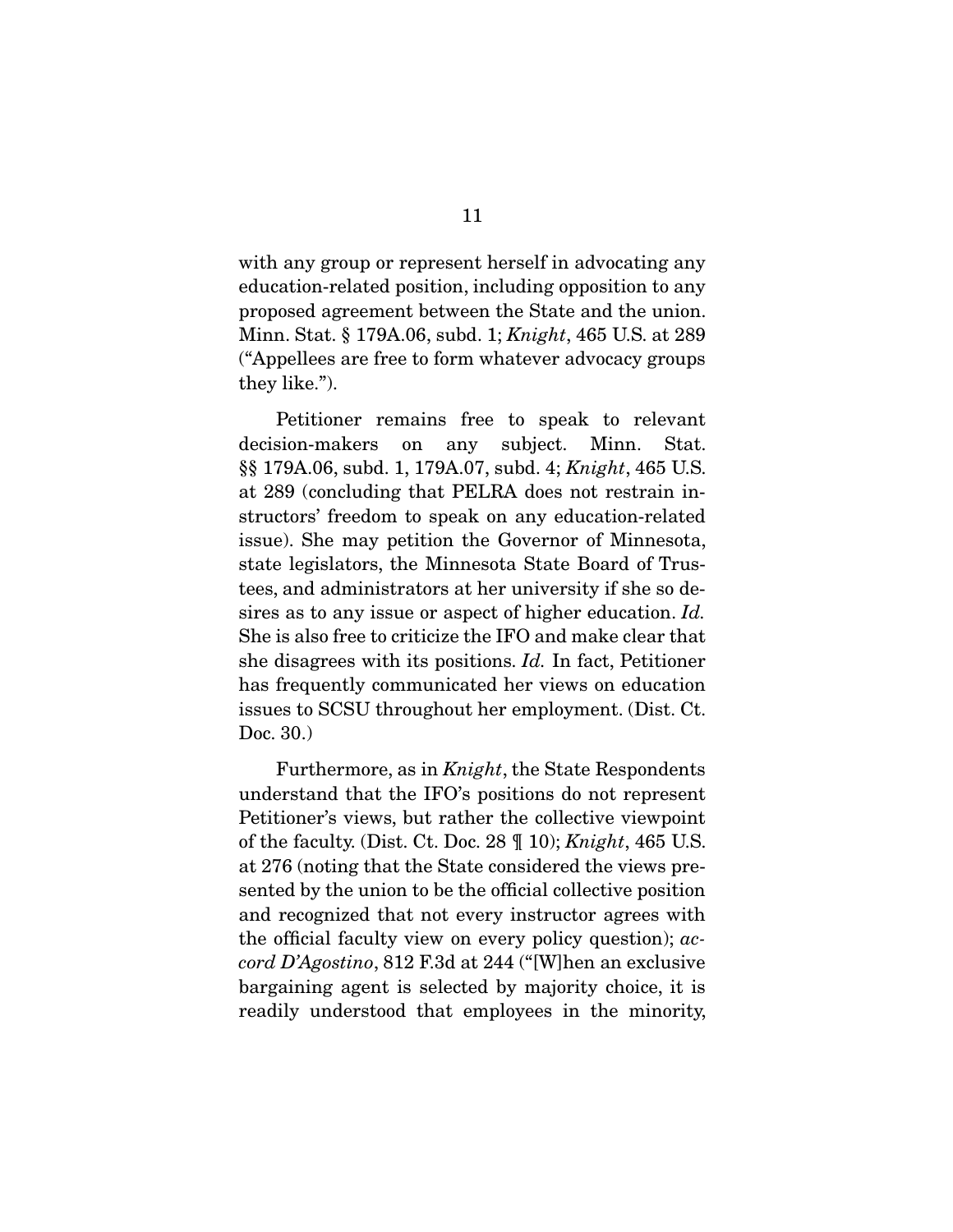union or not, will probably disagree with some positions taken by the agent answerable to the majority. And the freedom of the dissenting appellants to speak out publicly on any union position further counters the claim that there is an unacceptable risk the union speech will be attributed to them contrary to their own views.  $\ldots$ ").

 Although Petitioner attempts to distinguish her claims from *Knight*, Pet. 10–13, every court to consider these arguments has found them unconvincing. *Bierman*, 900 F.3d at 574 ("There is no meaningful distinction between this case and *Knight*."); *Mentele*, 916 F.3d at 788–89 (rejecting challenger's attempt to distinguish *Knight*); Pet. App. 6–7 (same); *Reisman*, 356 F. Supp. 3d at 176–77 (same); *Thompson v. Marietta Educ. Ass'n*, No. 2:18-cv-628, slip op. at 8–9 (S.D. Ohio Jan. 14, 2019) (same); *see also D'Agostino*, 812 F.3d at 243 (rejecting same argument Petitioner makes here based on *Knight*); *Jarvis*, 660 F. App'x at 74 (same); *Hill*, 850 F.3d at 864 (same). As the Eighth Circuit put it, "a *fair* reading of *Knight* is not so narrow." *Bierman*, 900 F.3d at 574 (emphasis added).

 Indeed, although Petitioner characterizes the *Knight* opinion as not addressing compelled speech or association, Pet. 12, this Court spent an entire section of that case discussing the First Amendment speech and associational rights of non-members. 465 U.S. at 288–90; *see also id.* at 295–96 (Brennan, J., dissenting) (stating that it is "crucial" to recognize that the faculty's "First Amendment right to be free from compelled associations with positions or views that they do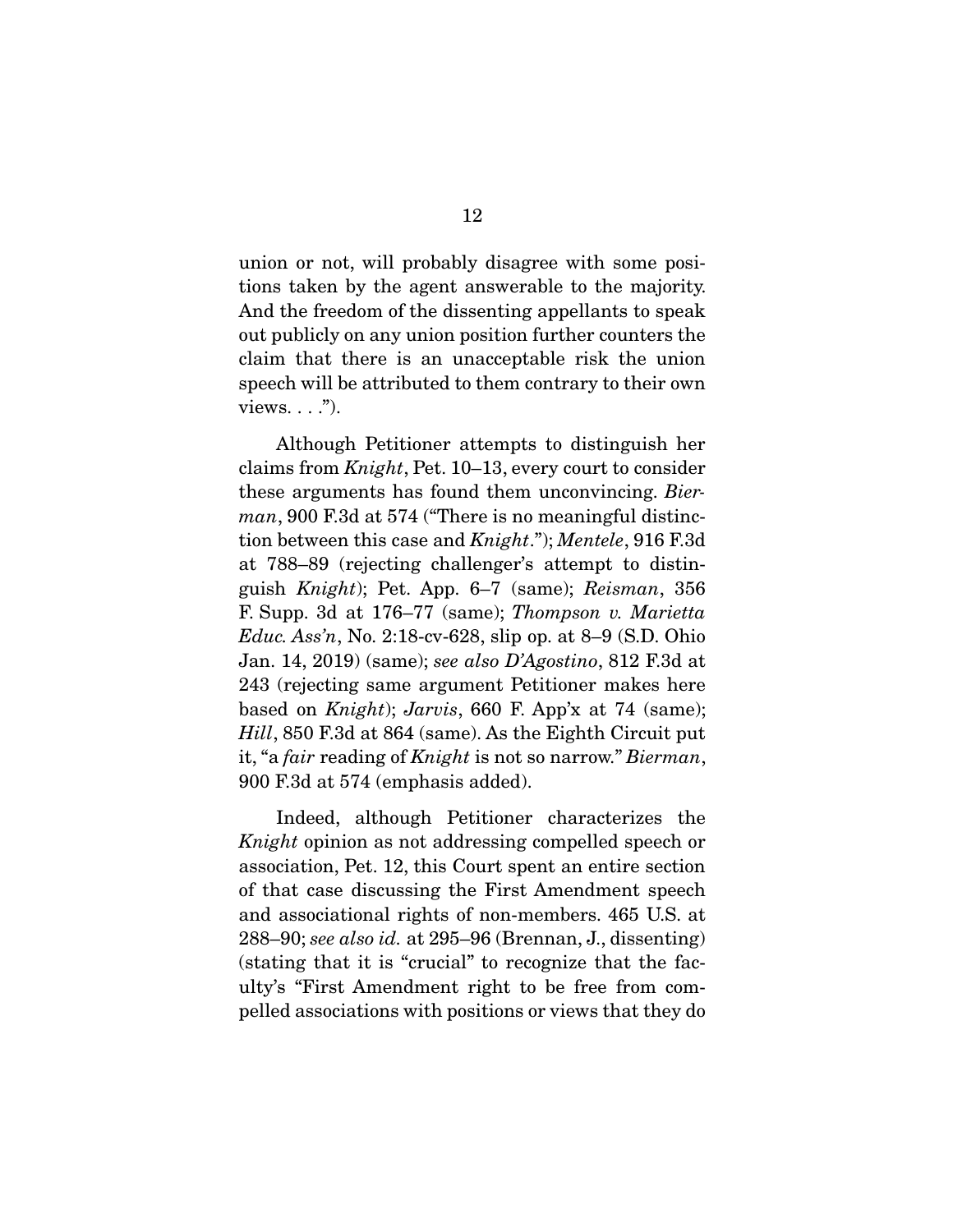not espouse" is "at stake here"). This section is not "offhand *dicta*" as Petitioner asserts, Pet. 13; it is directly applicable precedent. *Accord Mentele*, 916 F.3d at 788 ("Given the importance of that analysis to the Court's opinion, we do not view those statements as dictum.").3

 Accordingly, certiorari is unwarranted because this Court already settled whether exclusive representation violates the First Amendment rights of nonmembers.4

### III. The Eighth Circuit's Decision Does Not Conflict with Any Decisions of This Court.

 Contrary to Petitioner's assertion, the lower courts' denial of a preliminary injunction in this case does not conflict with *Janus* or any other decision of this Court. *Janus* dealt solely with whether a state may compel non-members to pay a fair-share fee to a union. *Accord Bierman*, 900 F.3d at 574 ("[T]he constitutionality of exclusive representation standing alone was not at issue" in *Janus*); *Mentele*, 916 F.3d at 789 (constitutionality of exclusive representation "was not

<sup>3</sup> Petitioner's suggestion that this portion of the analysis in *Knight* was supported solely by *Abood v. Bd. of Educ.*, 431 U.S. 209 (1977) is also erroneous. *See Mentele*, 916 F.3d at 787 (*Knight* "observ[ed] that *Abood* did not address whether exclusive representation infringed the non-union members' associational rights." (citing *Knight*, 465 U.S. at 291 n.13)).

<sup>4</sup> To grant the preliminary injunction requested by Petitioner, this Court would need to overrule *Knight*. The Petition, however, does not ask the Court to do so.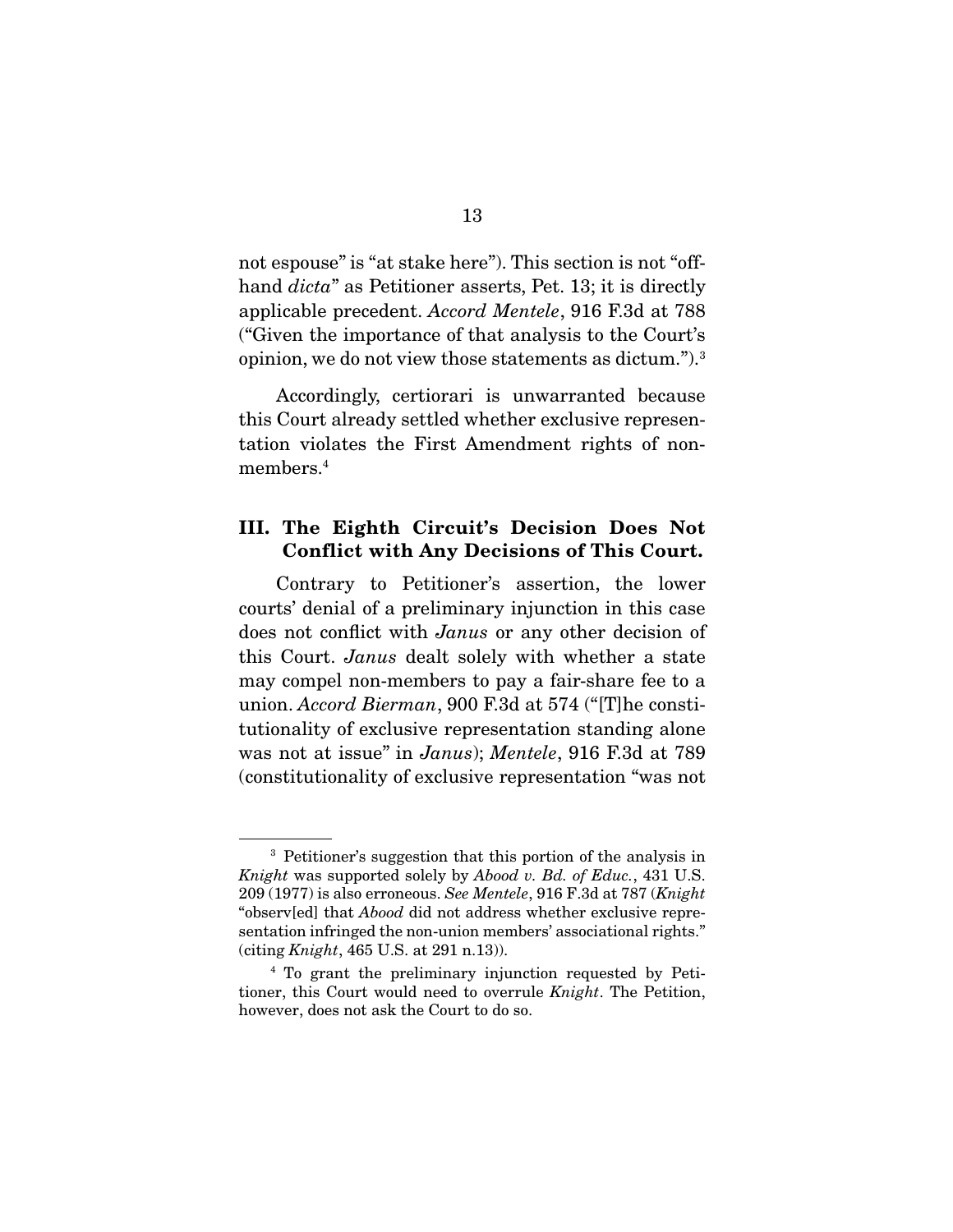presented or argued" in *Janus*). The opinion does not even cite, much less overrule, *Knight*.

*Janus* also does not support Petitioner's argument that exclusive representation in and of itself is unconstitutional. Indeed, *Janus* distinguished exclusive representation from the issue of fair-share fees. *Janus*, 138 S. Ct. at 2465 (it is "simply not true" that "designation of a union as the exclusive representative of all the employees in a unit and the exaction of agency fees are inextricably linked"); *accord Harris*, 134 S. Ct. at 2640. With respect to exclusive representation, this Court stated that "[i]t is . . . not disputed that the State may require that a union serve as exclusive bargaining agent for its employees" and "States can keep their labor-relations systems exactly as they are" with the exception of fair-share fees. *Janus*, 138 S. Ct. at 2478, 2485 n.27; *see also id.* at 2471 n.7 ("[W]e are not in any way questioning the foundations of modern labor  $law.'$ ).

 Petitioner's repeated reliance on the "impingement" language in *Janus* is misplaced. Pet. 1, 3, 9, 13– 14. As detailed above, the full text of the opinion makes clear that exclusive representation remains constitutional, which is consistent with *Knight*. *See also Mentele*, 916 F.3d at 789 (*Janus* "expressly affirm[ed] the propriety of mandatory union representation"); *Janus*, 138 S. Ct. at 2478 (stating that impingement caused by exclusive representation "would not be tolerated in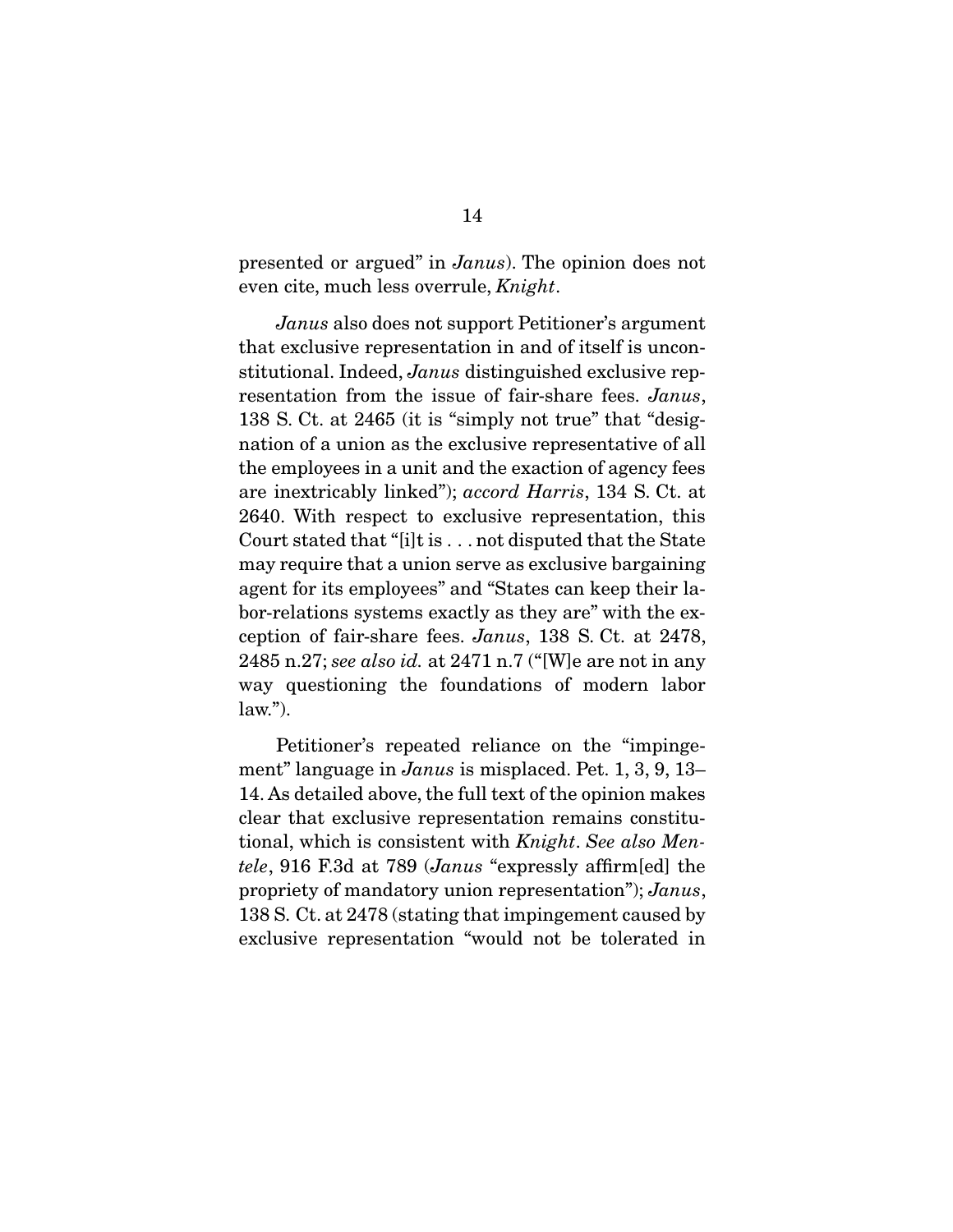other contexts" (emphasis added)).<sup>5</sup> States simply cannot "go further still and require" non-members to pay fair-share fees. *Janus*, 138 S. Ct. at 2478. Such fees cross the line drawn by this Court, whereas exclusive representation does not. *Id.*

 Petitioner's reliance on *Knox v. Serv. Emps. Int'l Union, Local 1000*, 567 U.S. 298 (2012) is similarly misplaced. *Knox* only "concerns the procedures that must be followed when a public-sector union announces a special assessment or mid-year dues increase." 567 U.S. at 322 n.9.

 Because the Eighth Circuit's decision in this case is consistent with this Court's precedent, including *Janus*, there is no conflict for this Court to resolve.

### IV. This Expedited, Interlocutory Appeal Is a Poor Vehicle to Consider This Issue.

 This appeal is not, as Petitioner contends, an ideal vehicle for this Court to decide the constitutionality of exclusive representation. Petitioner is appealing the

<sup>&</sup>lt;sup>5</sup> As the district court concluded, exclusive representation serves the compelling state interests of labor peace and "providing Minnesota's public sector employees with representation and greater bargaining power," Pet. App. 10, which is especially important where, as here, the faculty plays a unique and significant role in campus affairs. (Dist. Ct. Doc. 28 ¶¶ 4–5.) "[T]hese state interests could not be accomplished through significantly less restrictive means" because PELRA is "already tailored to minimize First Amendment speech and associational harms." (Pet. App. at 10); *accord Mentele*, 916 F.3d at 791 (concluding that exclusive representation serves compelling interests and no significantly less restrictive alternatives exist).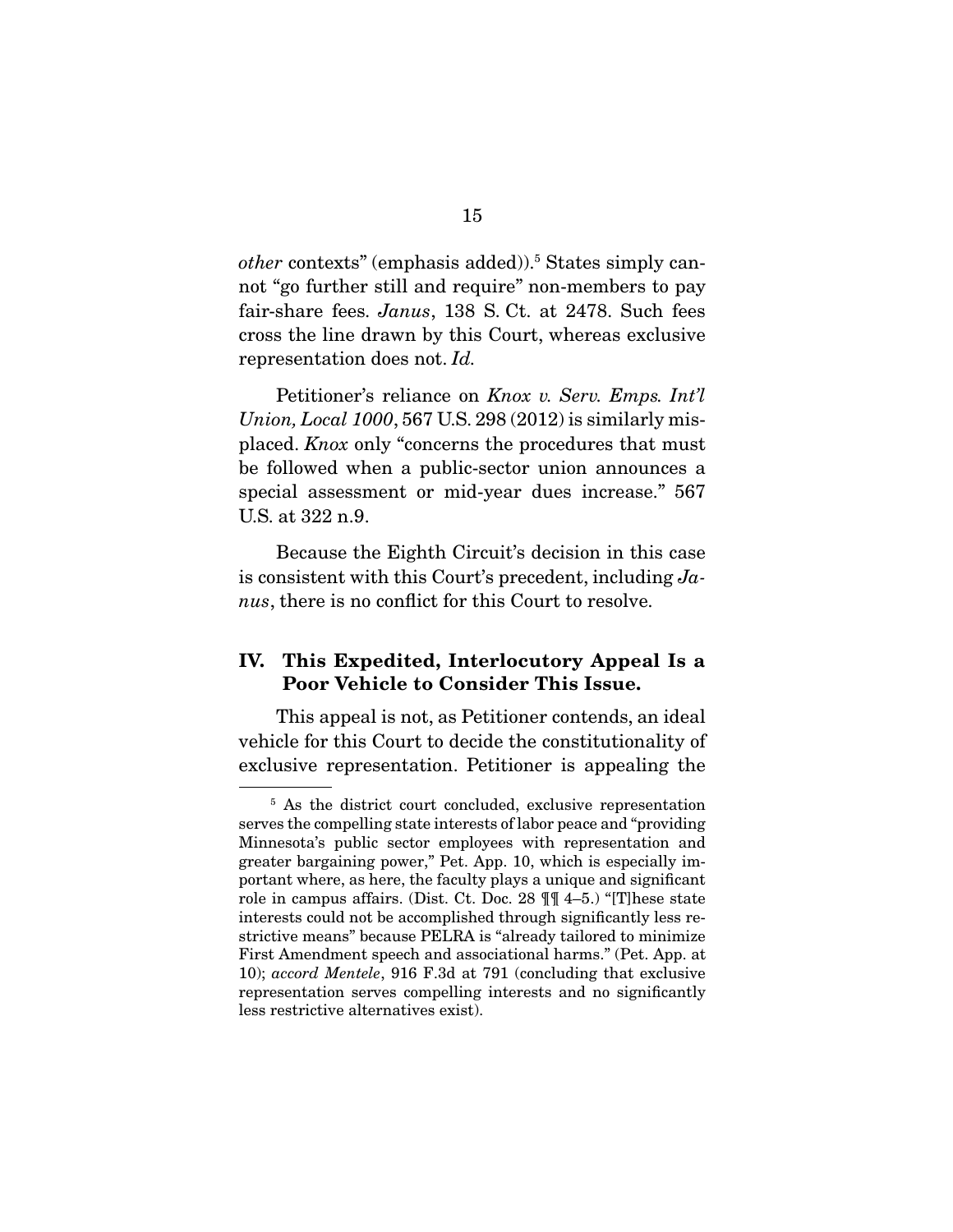denial of a preliminary injunction, which was summarily affirmed by the Eighth Circuit at Petitioner's request. "A preliminary injunction is an extraordinary remedy never awarded as of right," and it requires consideration of the harms to Respondents and the public. *Winter v. Nat. Res. Def. Council, Inc.*, 555 U.S. 7, 24 (2008). Petitioner's failure to address the "great harm to both [Respondents] and the public interest" that would be caused by preliminarily enjoining "the foundations of modern labor law" is telling. *Id.*; Pet. App. 12; *Janus*, 138 S. Ct. at 2471 n.7.

 In any event, the interlocutory nature of this appeal by itself is a sufficient ground for denying the petition. *Hamilton-Brown*, 240 U.S. at 258; *see also Va. Military Inst. v. United States*, 508 U.S. 946, 946 (1993) (Scalia, J., concurring in denial of certiorari) ("We generally await final judgment in the lower courts before exercising our certiorari jurisdiction."). This Court only grants certiorari to review interlocutory judgments in "extraordinary cases." *Hamilton-Brown*, 240 U.S. at 258; *see also*, *e.g.*, *Office of Senator Mark Dayton v. Hanson*, 550 U.S. 511, 515 (2007) (holding that there were no "special circumstances that justify the exercise of our discretionary certiorari jurisdiction to review the Court of Appeals' affirmance of the interlocutory order entered by the District Court"); Stephen M. Shapiro, et al., Supreme Court Practice 285 (10th ed. 2013) ("[I]n the absence of some such unusual factor, the interlocutory nature of a lower court judgment will generally result in a denial of certiorari."). This case is not extraordinary because the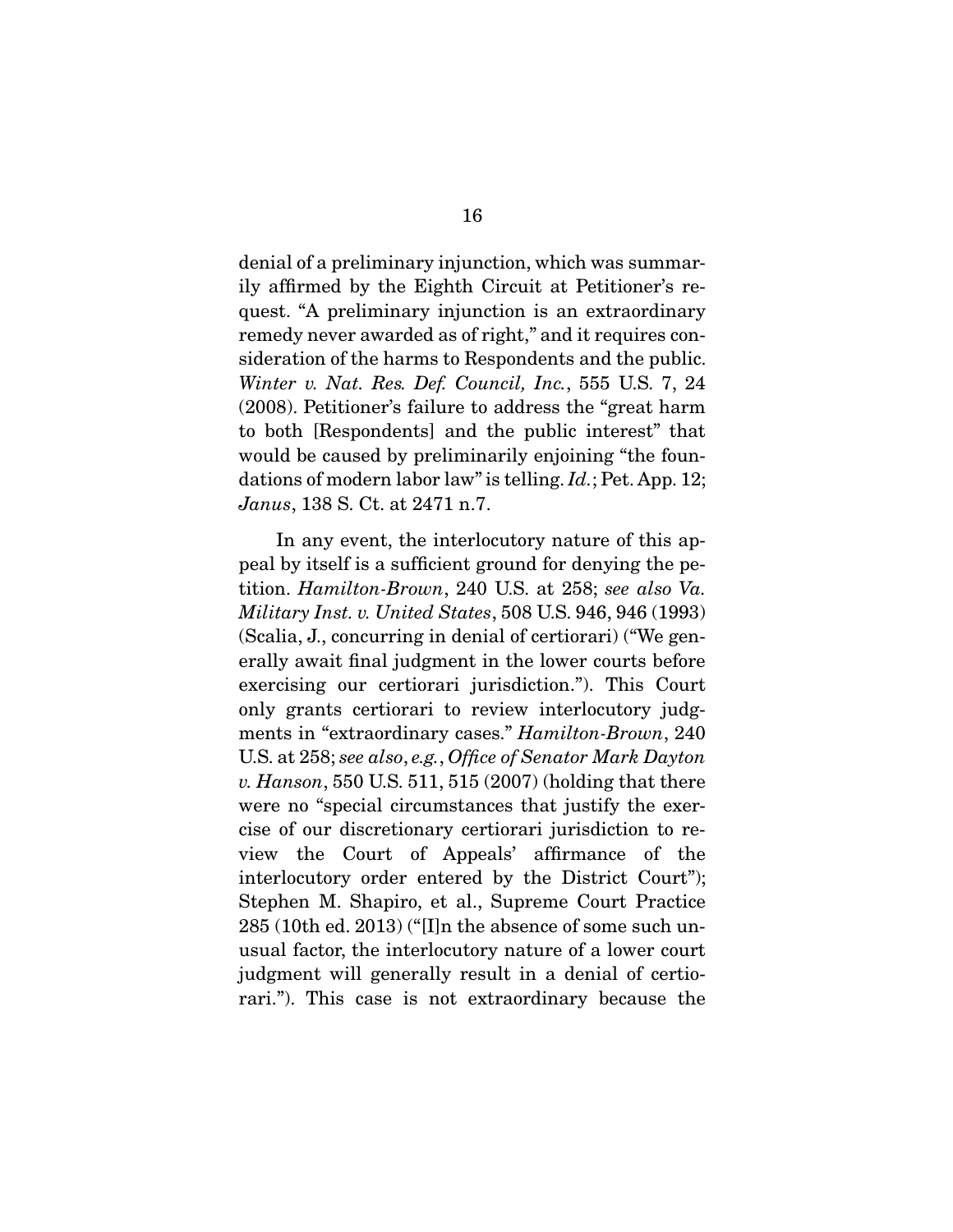question presented was settled by this Court decades ago, and the Eighth Circuit's decision does not conflict with a decision of this Court or any other court.

 In addition, this case is not a good vehicle for certiorari review because the precise scope of Petitioner's requested injunction is unclear. *See Mount Soledad Mem'l Ass'n v. Trunk*, 567 U.S. 944 (2012) (Alito, J., concurring in denial of certiorari) ("Because no final judgment has been rendered and it remains unclear precisely what action the Federal Government will be required to take, I agree with the Court's decision to deny the petitions for certiorari.").

 In Petitioner's motion for a preliminary injunction, she asked the court to enjoin the Respondents "from holding out and regarding the Union as [her] representative and agent." (Dist. Ct. Doc. 18.) Her proposed order, however, states that Respondents are enjoined from "implementing, enforcing, or giving any effect to" any portion of Minnesota law or a collective bargaining agreement that recognizes the union as the representative of *all non-members*. (Dist. Ct. Doc. 19- 3.) Petitioner then filed a reply brief stating:

 The Union may continue speaking, and it may continue negotiating terms and conditions of employment and other policy concessions with the Board. Likewise, the Board may continue to negotiate with the Union the terms and conditions of employment that it offers to its employees and continue to apply the terms of its collective-bargaining agreement to all bargaining-unit members.